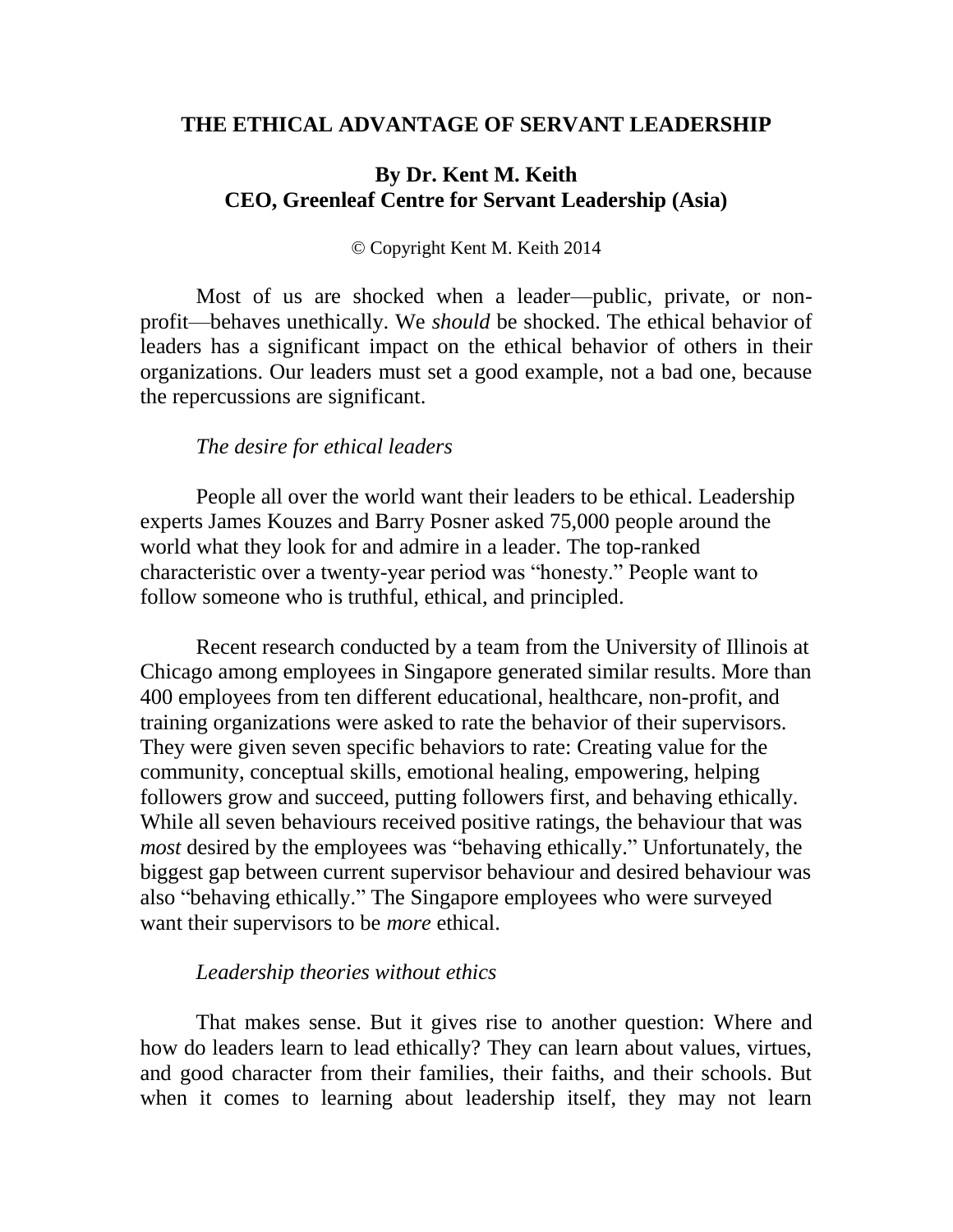anything at all about ethics. The surprising fact is that many ideas or theories of leadership *do not include* ethics. They are about skills or techniques designed to get other people to do things. These skills or techniques can be used for good or ill. For example, Bernard Bass, a leading scholar regarding transformational leadership, argued that transformational leaders could be either heroes or villains. Both Gandhi and Hitler would qualify. Other scholars note that while a lot of research has focused on leadership, little research has been focused on leadership ethics.

### *Servant leadership embeds ethics*

Fortunately, there is an idea about leadership that embeds ethical considerations, and that is servant leadership. Leadership scholars have concluded that one of the elements that distinguishes servant leadership from other leadership theories is *the moral element*. Servant-leaders demonstrate personal morality and integrity, and encourage enhanced moral reasoning among their colleagues.

In addition, the ethical behavior of servant-leaders is embedded in four operating principles that guide them in their daily decision-making. The four principles are:

- 1. Serve people.
- 2. Help people grow.
- 3. Exercise foresight.
- 4. Care about everyone the organization touches.

These principles are not only ethical, they are also effective, because they support high performance and exceptional organizational results. For servant-leaders, it is not a choice between ethics and success. Servantleaders know that their ethical behavior enhances their organization's success.

# *Serve people*

First, servant-leaders serve people. Serving others is ethical because it is respectful of the needs of others, and is an effort to treat people right by helping to meet their needs. Serving others is also effective. When servantleaders identify and meet the needs of their colleagues, their colleagues can perform at higher levels. When servant-leaders identify and meet the needs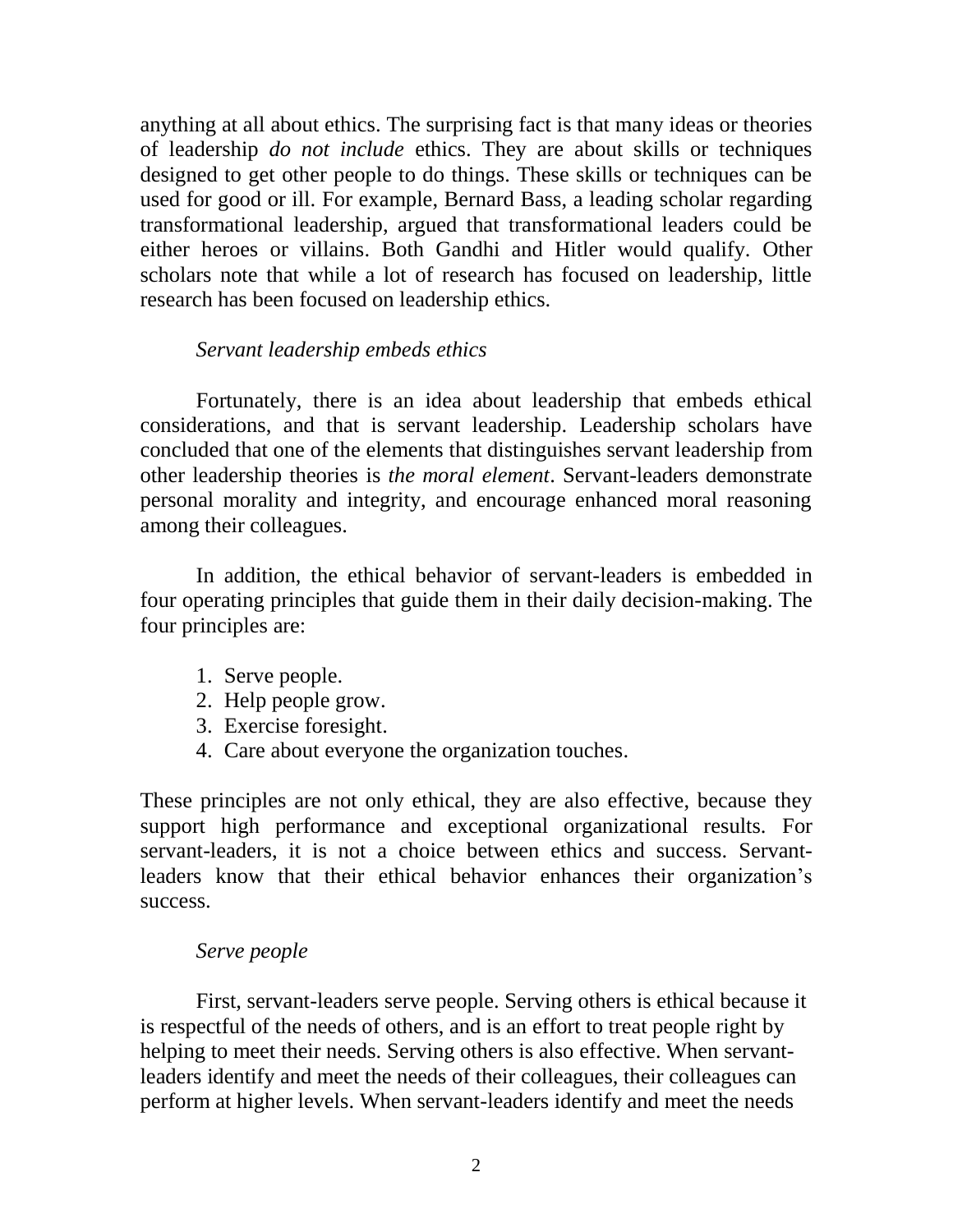of their customers, their customers are happy and are likely to come back and tell their friends.

### *Grow people*

Second, servant-leaders help people to grow. This respects each individual's potential and recognizes the importance of personal growth to job satisfaction. It is also a key to organizational success. In almost every organization today, people are the most important "resource." When people grow, their capacity grows. When their capacity grows, the capacity of the organization grows. When the capacity of the organization grows, the organization can better serve its customers. Individuals benefit, the organization benefits, and customers benefit.

# *Exercise foresight*

Third, servant leaders exercise foresight. Foresight requires the use of information and intuition to identify new trends and events that can shape the future. A leader who does not exercise foresight may fail to adapt to change, and may get his or her organization into trouble, hurting many people along the way. Robert Greenleaf, who launched the modern servant leadership movement, said that foresight is the central ethic of leadership. That's because foresight is central to the future existence of the organization and its ability to meet its obligations.

# *Care about everyone the organization touches*

Fourth, servant-leaders care about everyone their organization touches—employees, customers, business partners, lenders, shareholders, and communities. Organizations impact many people. The only ethical stance is to care about *all* of them, and to make the impact on them as favorable as possible.

It is not surprising to find servant-leaders and their organizations participating in the corporate social responsibility movement that began twenty years ago. Business leaders from around the world developed the Caux Round Table principles of business ethics in 1994, recognizing the importance of treating all stakeholders fairly.